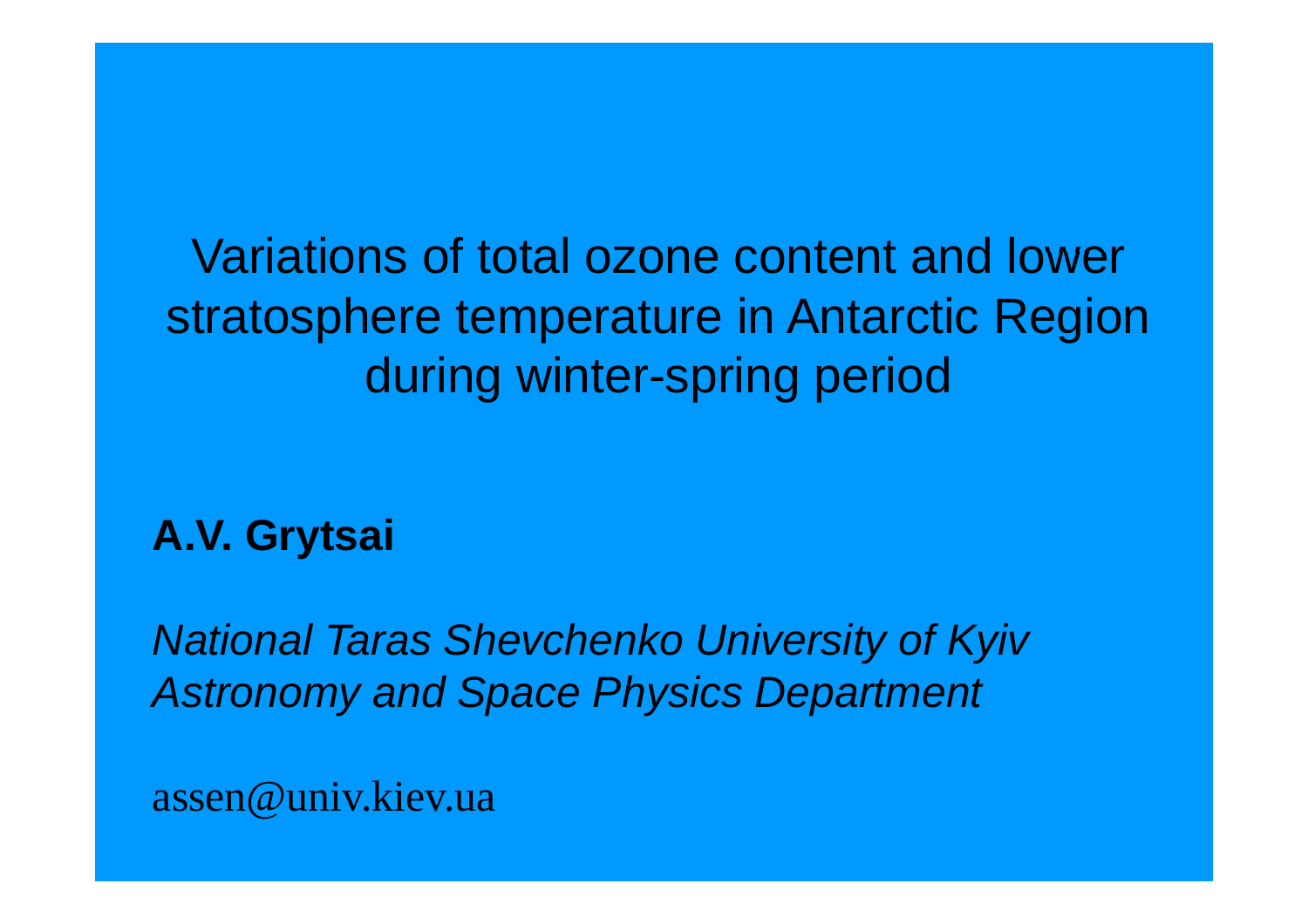#### Data, used in the work

**Total ozone**: Total Ozone Mapping Spectrometer (TOMS) measurements during 1979 - 2005 and Ozone Monitoring Instrument (OMI) ones for 2006,

http://toms.gsfc.nasa.gov/ftpdata.html.

**Geopotential heights and stratosphere temperature**: National Centers for Environmental Prediction – National Center for Atmospheric Research (NCEP-NCAR) reanalysis,

<u>http://www.cdc.noaa.gov/cdc/reanalysis</u>.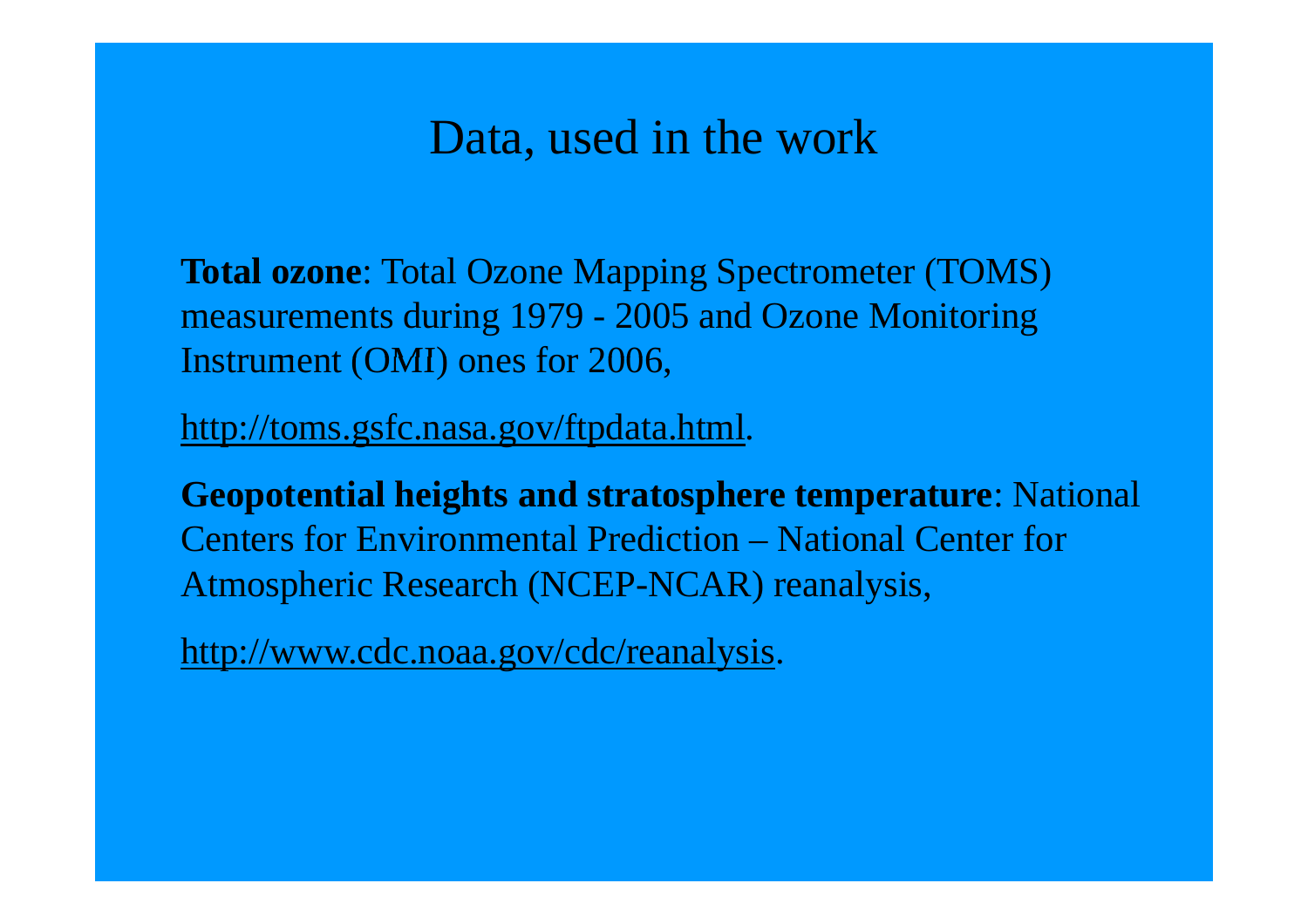### Total ozone content from satellite measurements



Ozone distribution on 12.10.1979 and 12.10.2007

Regular satellite measurements of total ozone content (TOC) had been carried out using TOMS (Total ozone mapping spectrometer) from 1978 (with a gap in 1994-96) till 2005 and have been prolonged with OMI (Ozone Monitoring Instrument) from 2004 hitherto. Presented work consists of the TOC distribution analysis in southern high latitudes.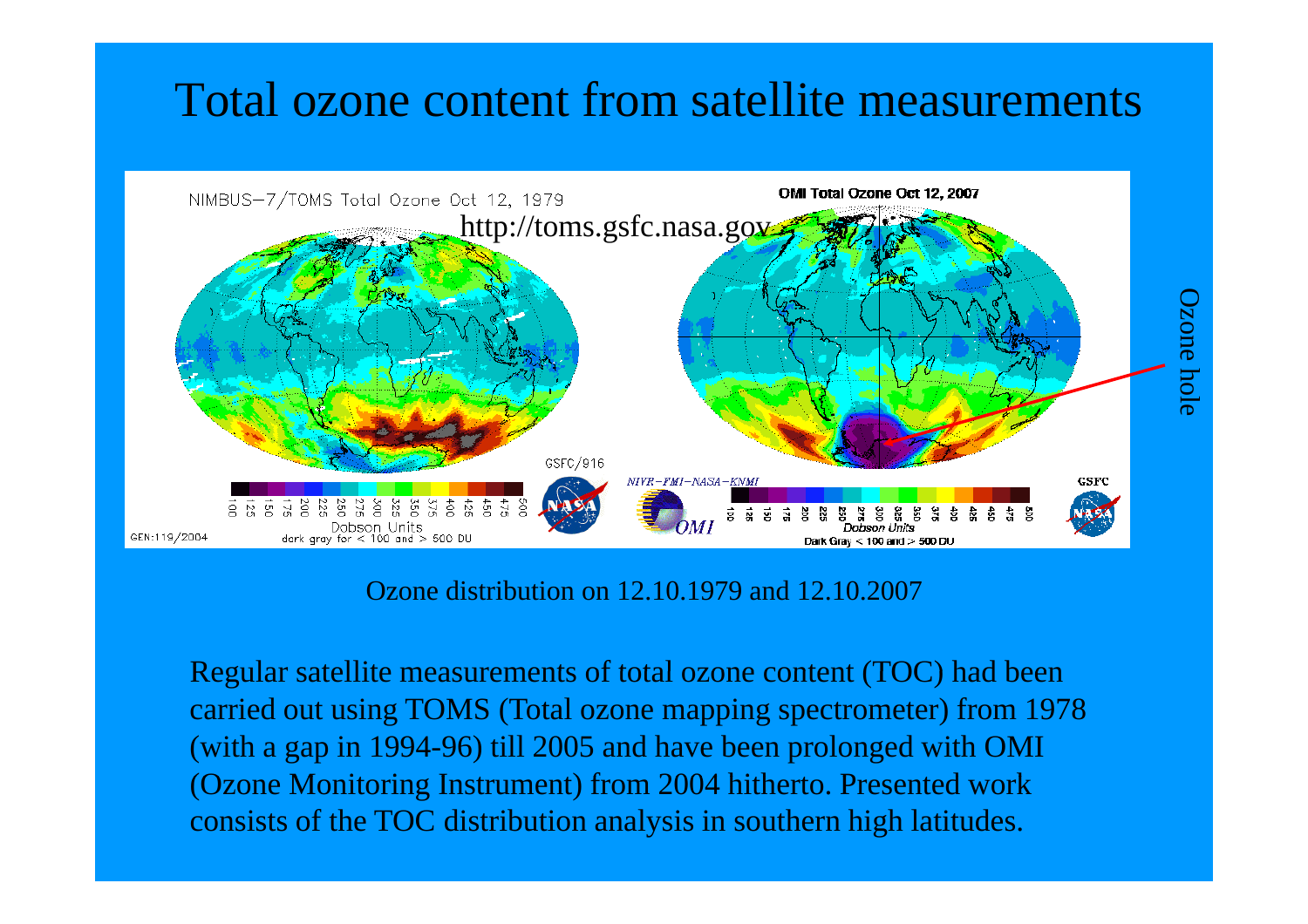

Total ozone distribution on 8.09.2008. White circle shows 65S latitude.

From mid-1980s, ozone hole exists in Southern high latitudes during August - December. Maximal ozone hole area (defined as region with  $\rm TOC < 220$  DU) exceeds  $\rm 25{\cdot}10^6\,km^2$ .

Changes of ozone hole area, minimum TOC and stratospheric temperature values comparatively with multi-year means.

Oct

Nov

Dec.

Sep

Jul.

Aua

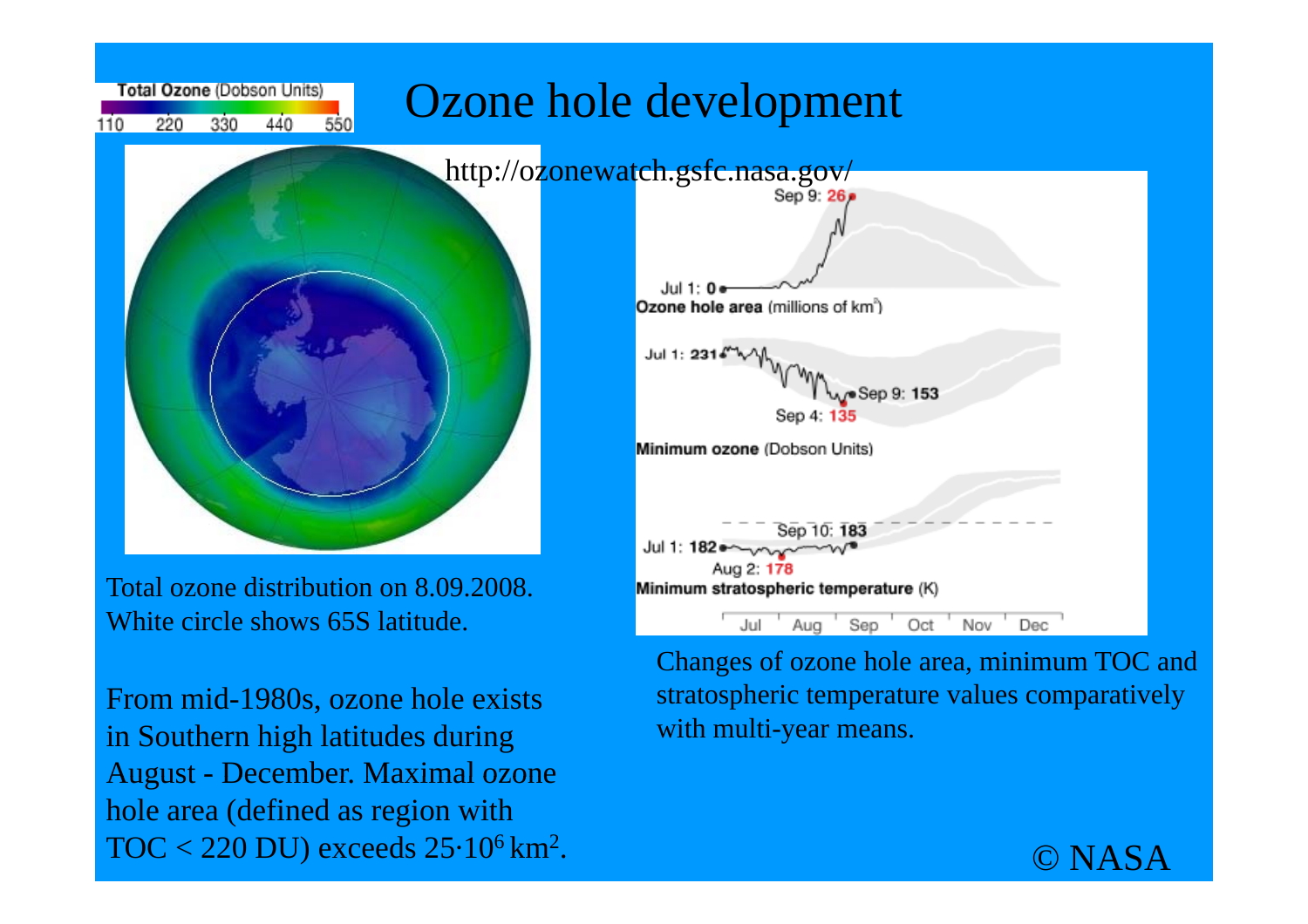### TOC decrease in Antarctic Region

During last decades total ozone content in the Antarctic region has been decreased, especially during spring. From mid-1990s some stabilization has been observed. The satellite measurements show a global distribution of TOC values. The ozone content diminution is the largest in the high latitudes of Southern Hemisphere in spring (predominantly in September and October).



Long-term changes of the September-November zonal mean TOC at 65°S



Daily mean TOC values for September-November at 65°S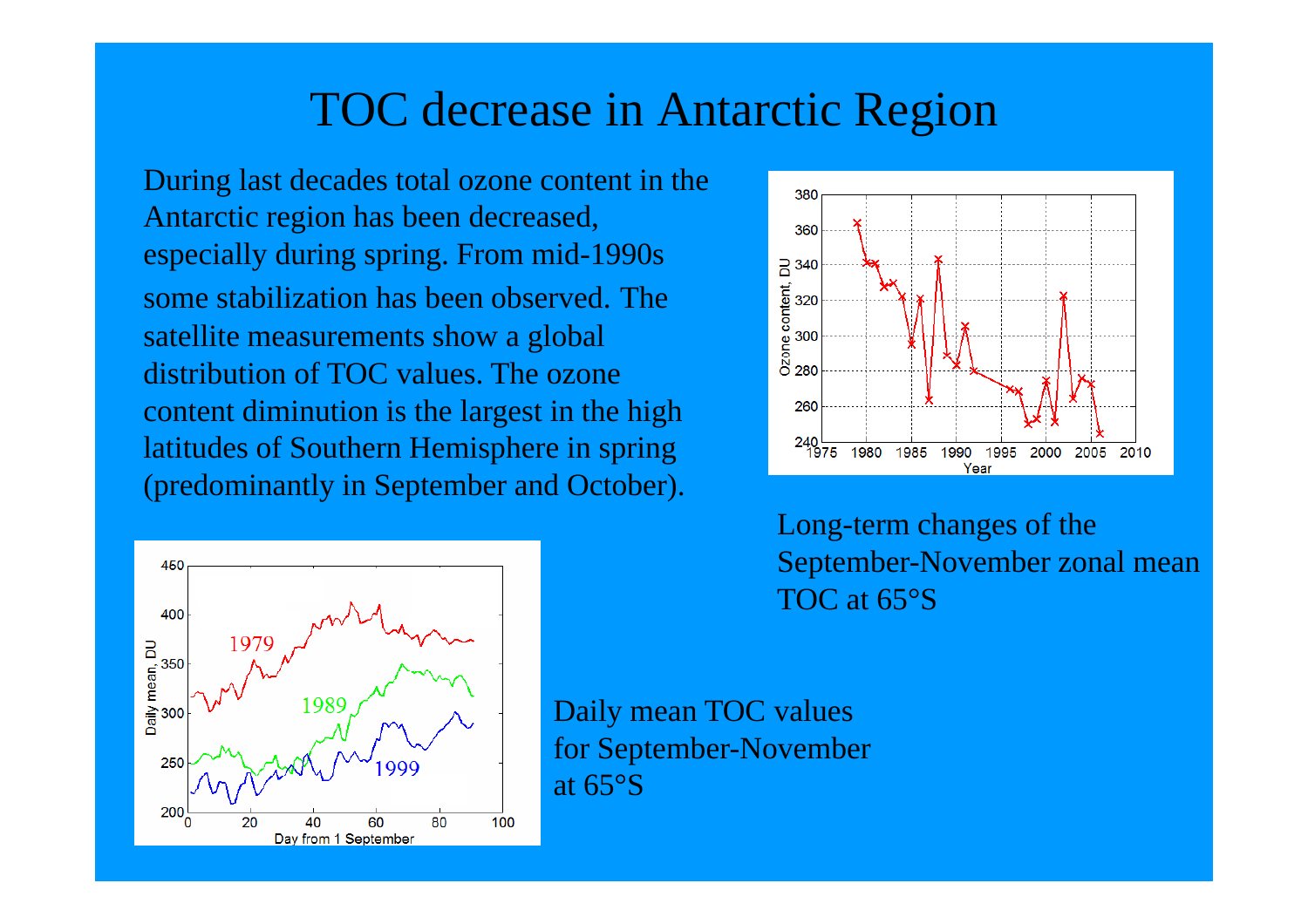#### Interannual changes of ozone distribution asymmetry



September-November averaged ozone distribution at 65°S for 1979-83 and 2002-06. A lon g-term TOC decrease is si gnificant. The diminution is maximal in the region of low values, which shifted eastward.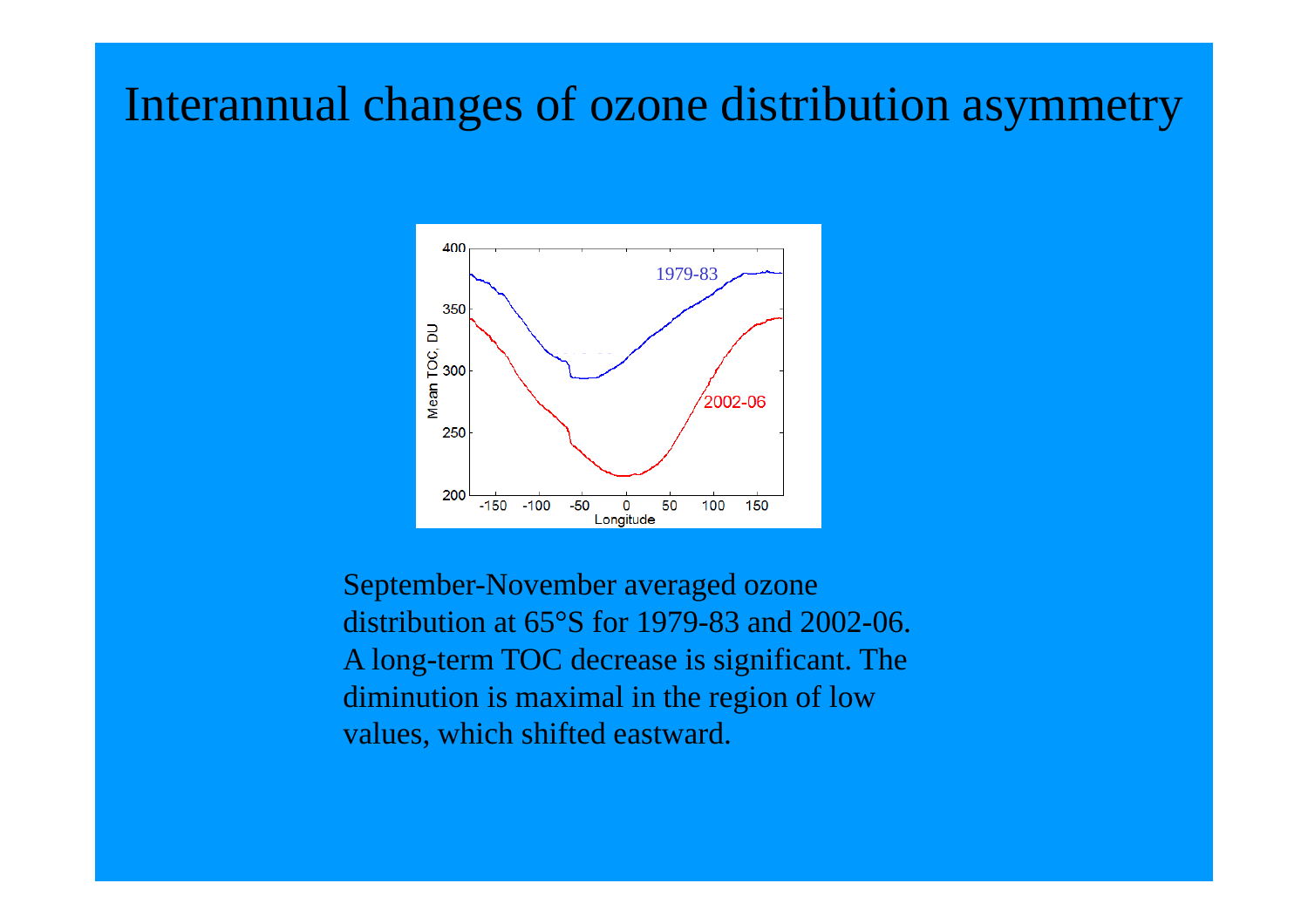

Ozone hole evolution in September 2004 (figures for 10.09 and 12.09)



Traveling wave influence (TOC variations at 65S, 64W in 1999)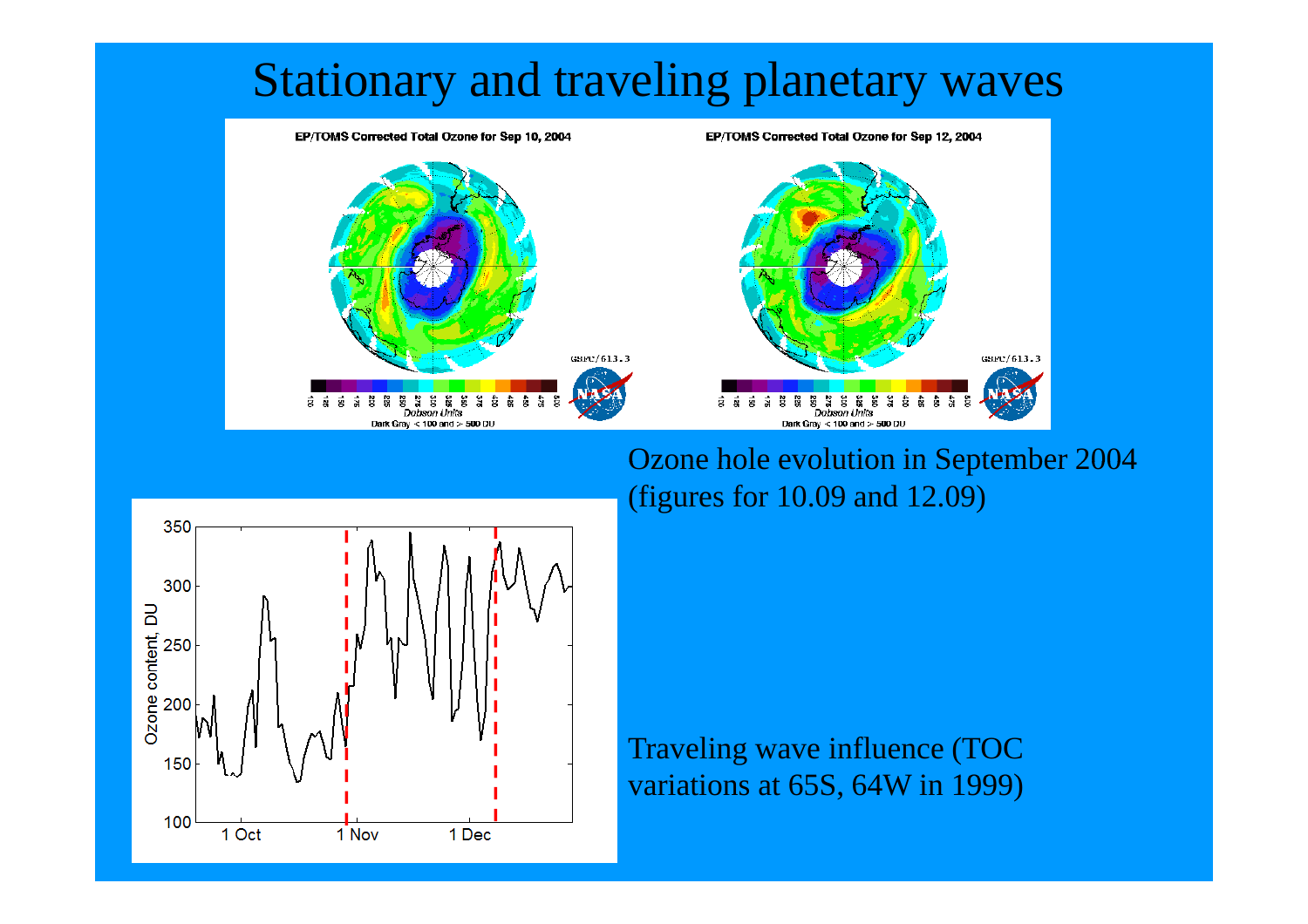### Quasi-stationary wave in zonal distribution



Large-scale ozone variations are connected with the planetary wave propagation in stratosp here.

The planetary wave with zonal number 1 is prevailing in stationary distribution.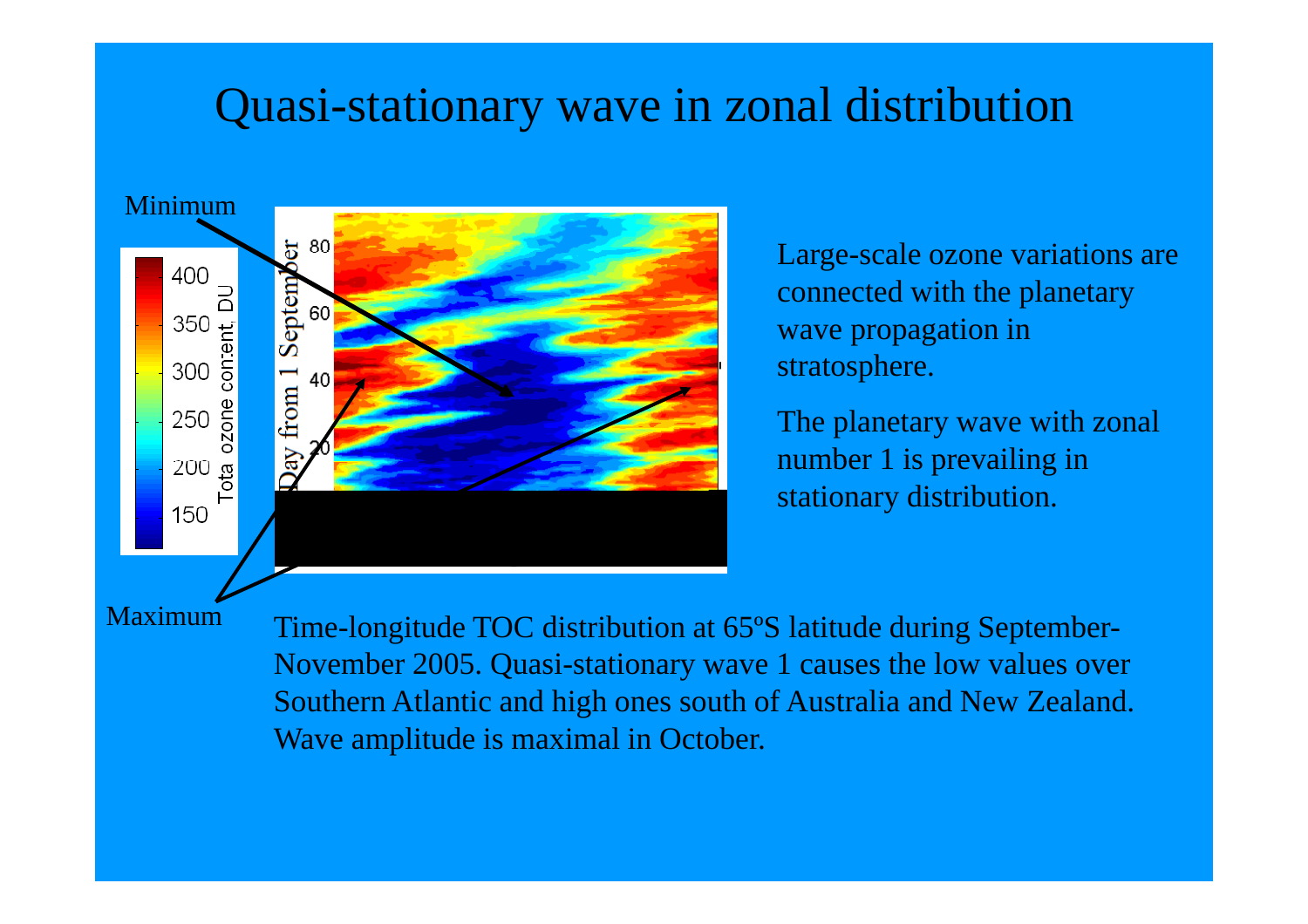## Ozone distribution in Southern Hemisphere

Asymmetry in total ozone content (TOC) distribution is a typical feature of the Antarctic atmos phere.

The asymmetry is conditioned by the planetary wave of zonal number *m* = 1.

Respectively, the asymmetry relative to the Pole appears in stratosphere temperature horizontal distribution.

The **main goal** of this presentation is to present TOC and lower stratosphere temperature distribution in Antarctic Region during last decades.



 Ozone distribution in southern high latitudes (October mean). TOC in Dobson Units (DU) is shown by colour.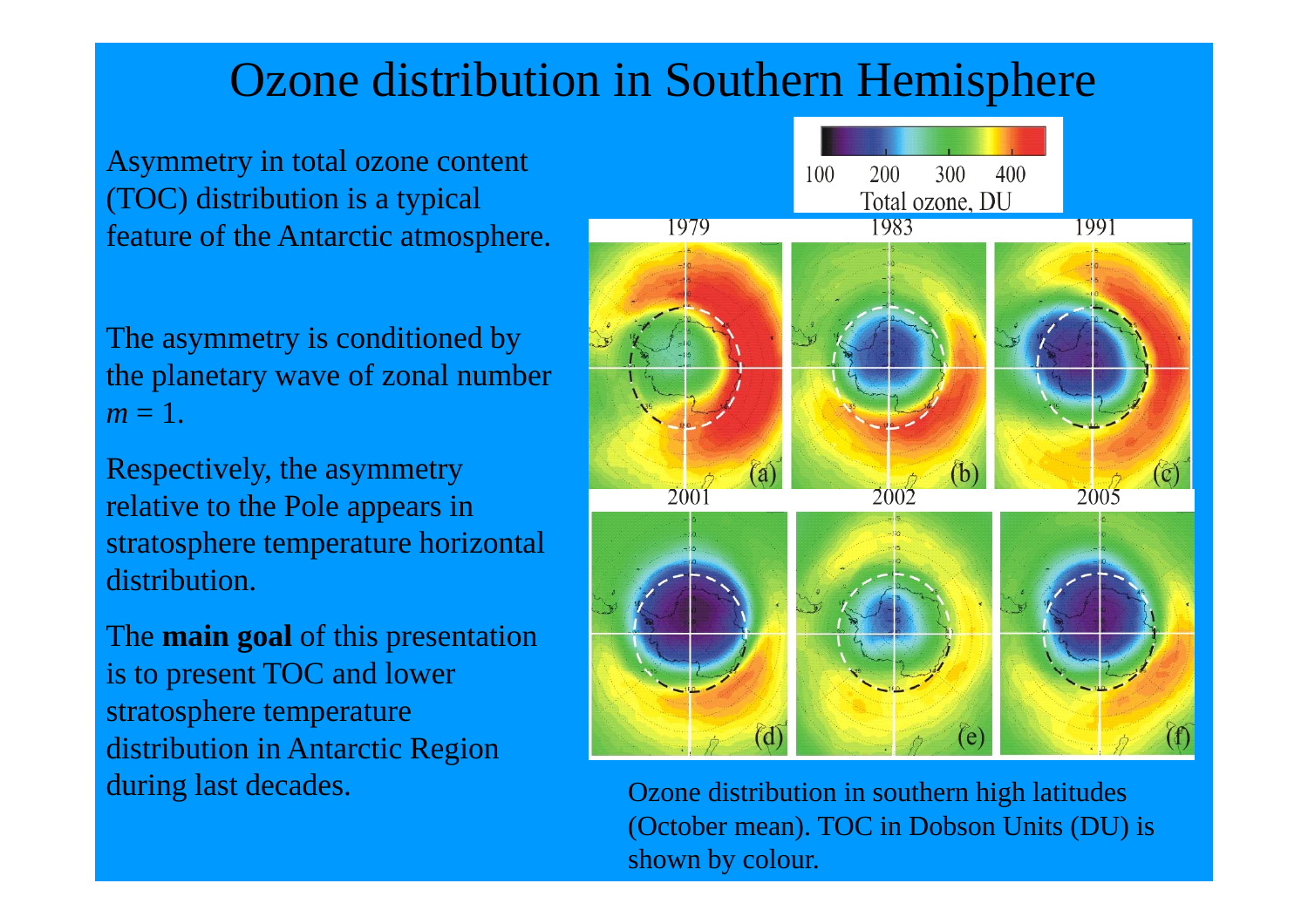#### Amplitude variations



Amplitude of quasi-stationary wave at  $65^{\circ}$ S and  $70^{\circ}$ S in September-Novemb  $\rm ^{\circ}S$  and  $70\rm ^{\circ}S$  in September-Novem The increasing is higher at 65°S (8.4±2.6 DU/decade).



Linear trends of quasi-stationary ber. Wave amplitude for September-November. At 50°S and 55°S the trends are statistically insignificant (not shown). The amplitude and its increasing are the largest at 65°S, where the air masses of middlelatitude and polar origin exist.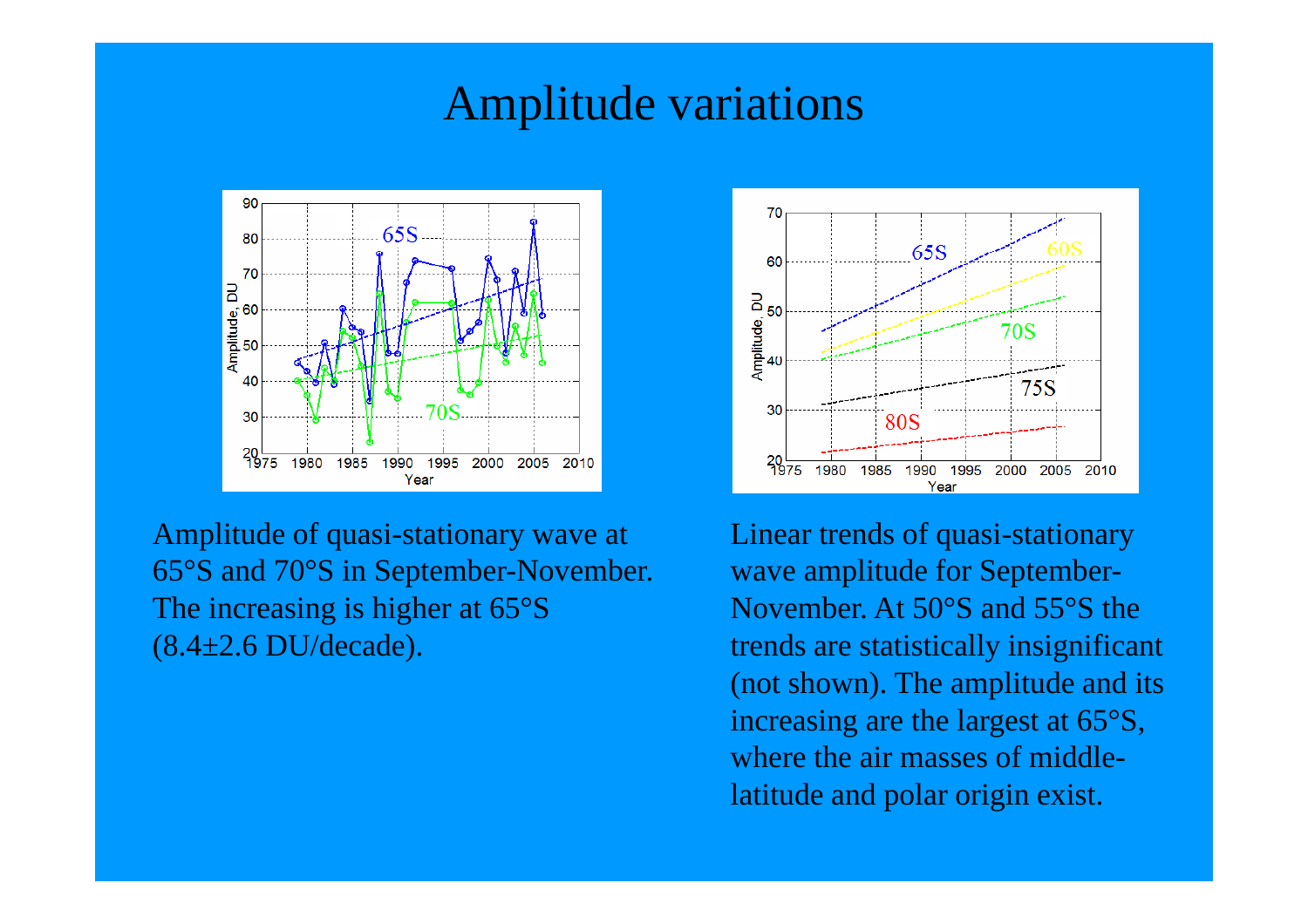## Total ozone climatology for spring 1979 -2005

390

355

321

286

252

217

183





The 24-year mean distribution of (a) total ozone and (b) its deviation from zonal mean by TOMS data 1979-2005 for spring months September-November.

b

(c) Zonal asymmetry in temperature distribution at 100 hPa level for September-November 1979-2005

a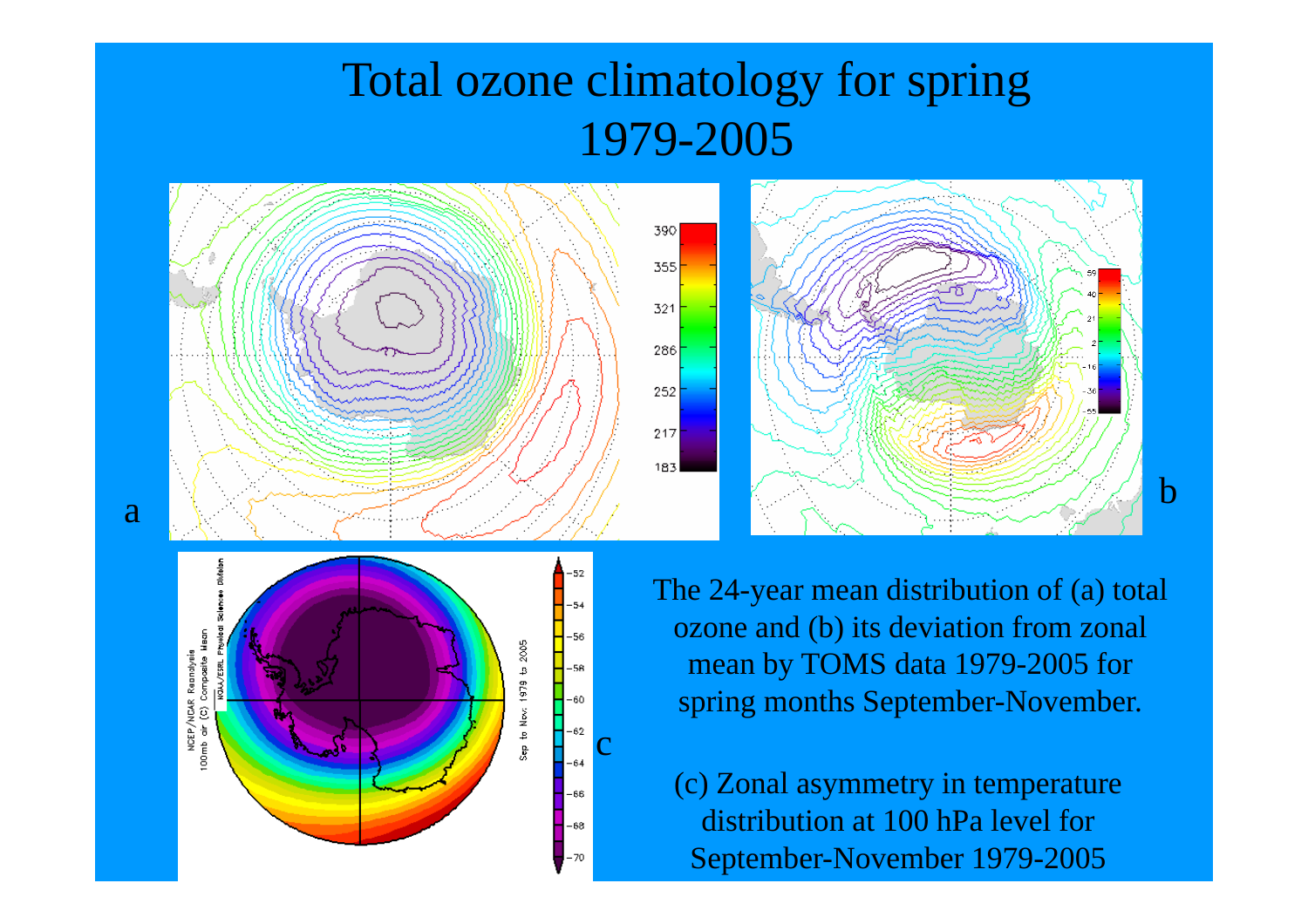Stationary wave in temperature and geopotential heights at 100 hPa level



one



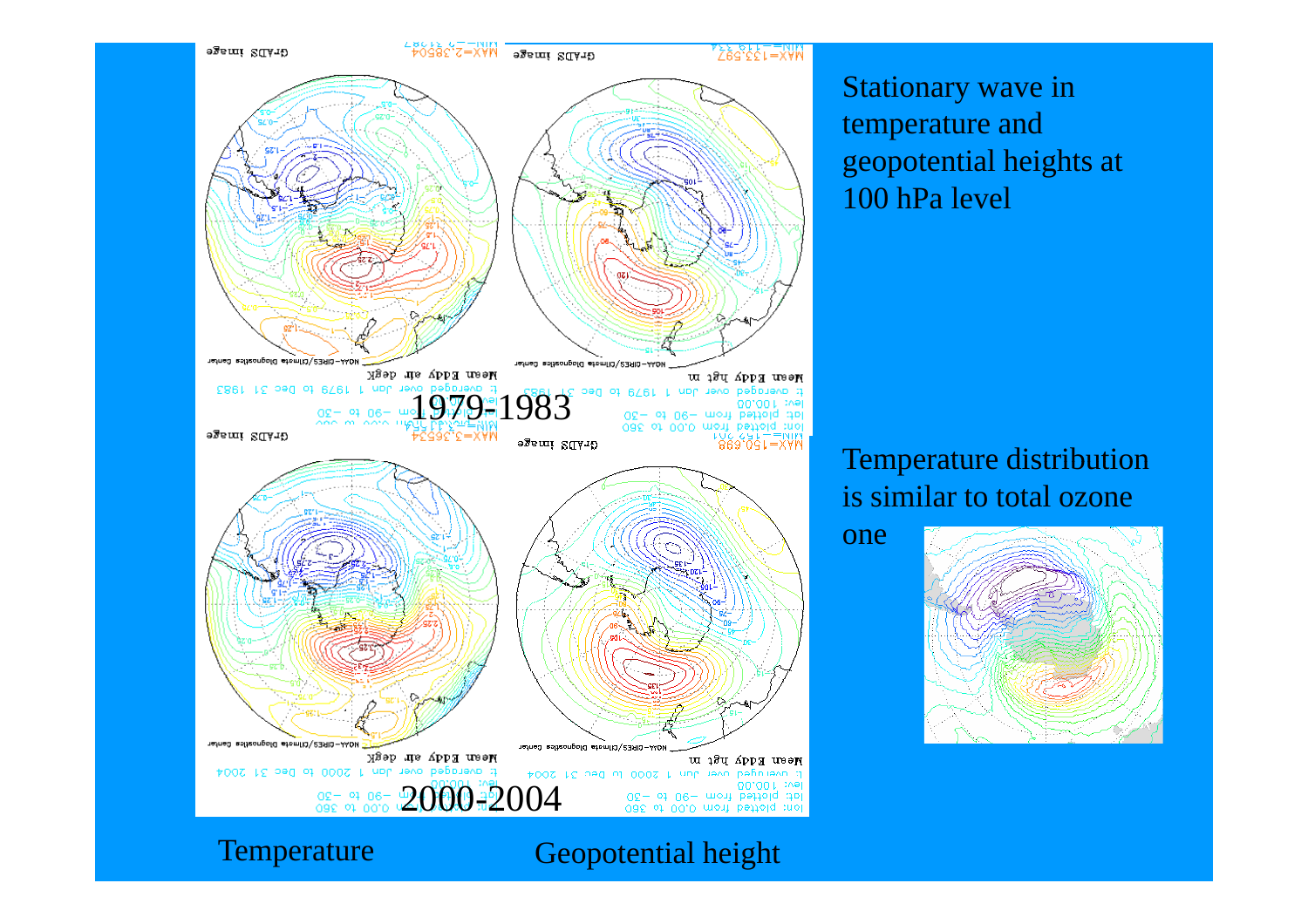### Ozone and stratosphere temperature distribution



In spring a decrease of lower stratosphere temperature exists in the ozone minimum region. During other seasons temperature differences between ozone extrema are small.

The vertical temperature and ozone mixing in 2005 for tropopause zonal extrema at latitude 65 °S, longitudes 30°W and 150°E for tropopause height zonal maximum and minimum, respectively.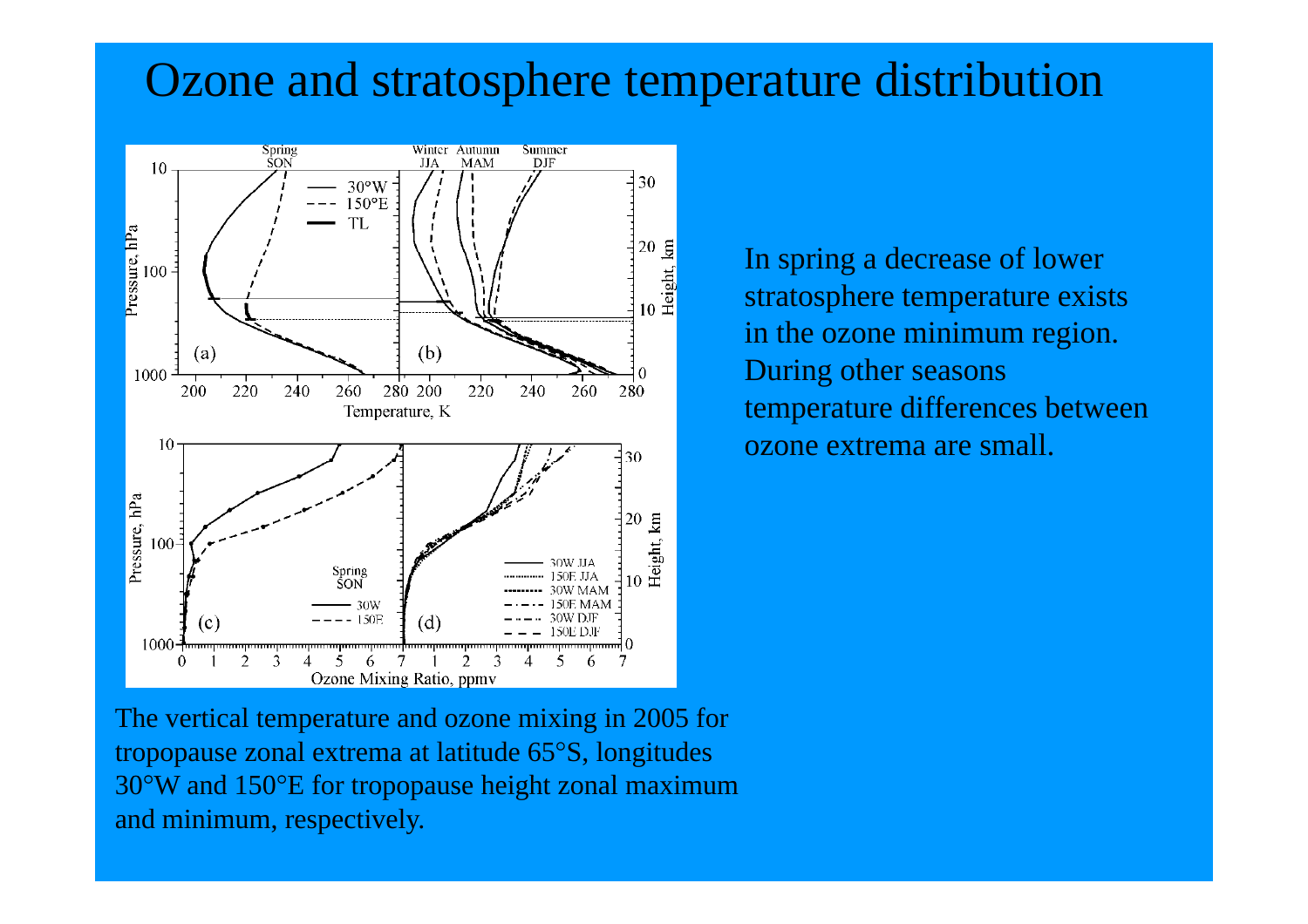



The strong temperature zonal asymmetry in 2002 followed sharp stratosphere warming in September with ozone hole splitting. The 1988 warming was slower and did not reach inner parts of stratospheric polar vortex.

Interannual variations of the latitudinal distribution of the stationary wave amplitude in the stratosphere temperature at pressure level 100 hPa in (a) July and (b) August 1979-2006.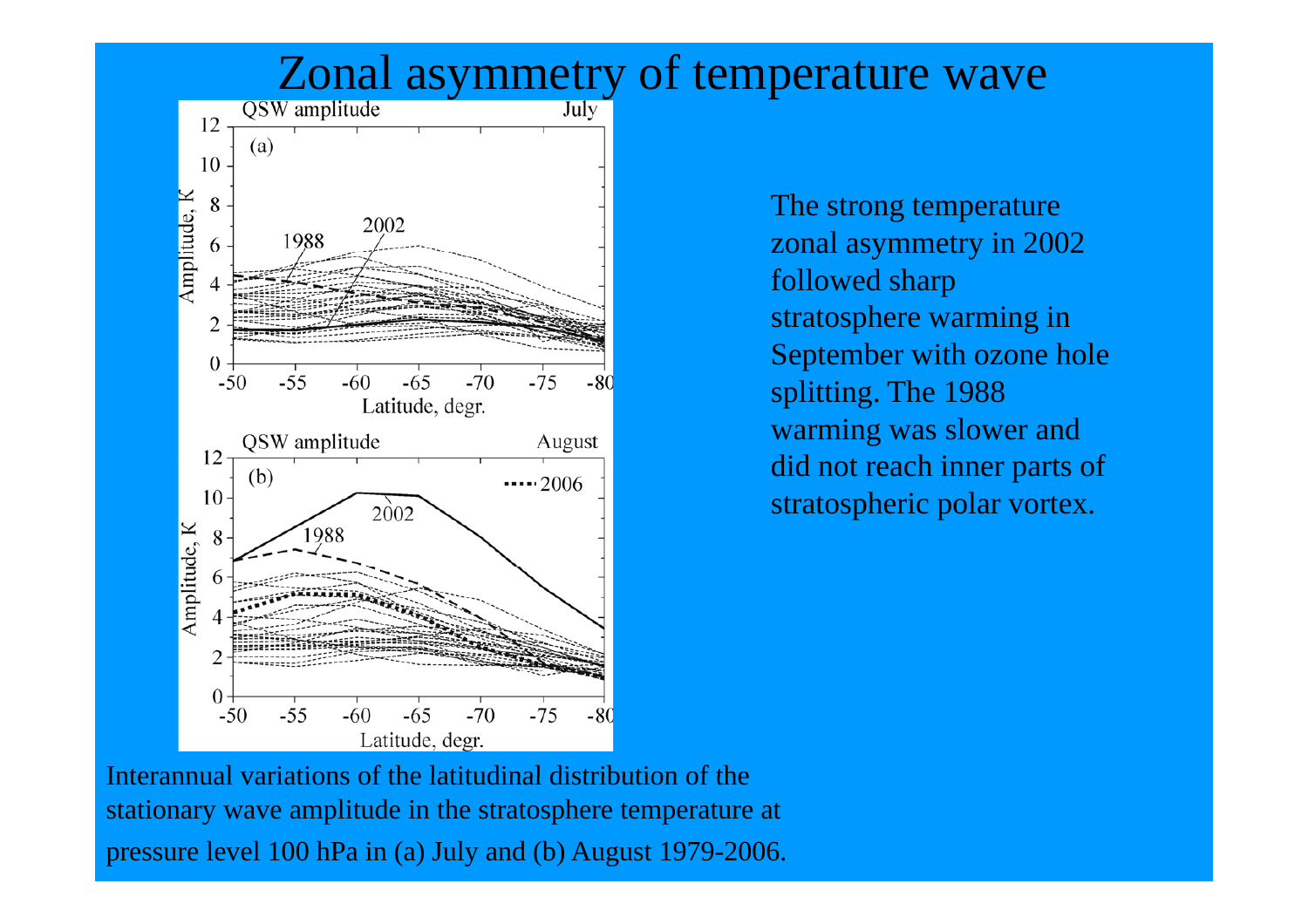# The unexpected stratospheric processes in 1988 an d 2002



Quasi-stationary wave at  $65^{\circ}$ S the increasin i-stationary wave at 65°S for September-November



Anomalous features for 1988 and 2002 consist in: the strong increasing of ozone zonal mean; short-term ozone hole existence;

 $S$  the increasing of PW amplitude during late winter early spring;

> westward displacement of wave maximum's and minimum's positions.

Daily averages at 65°S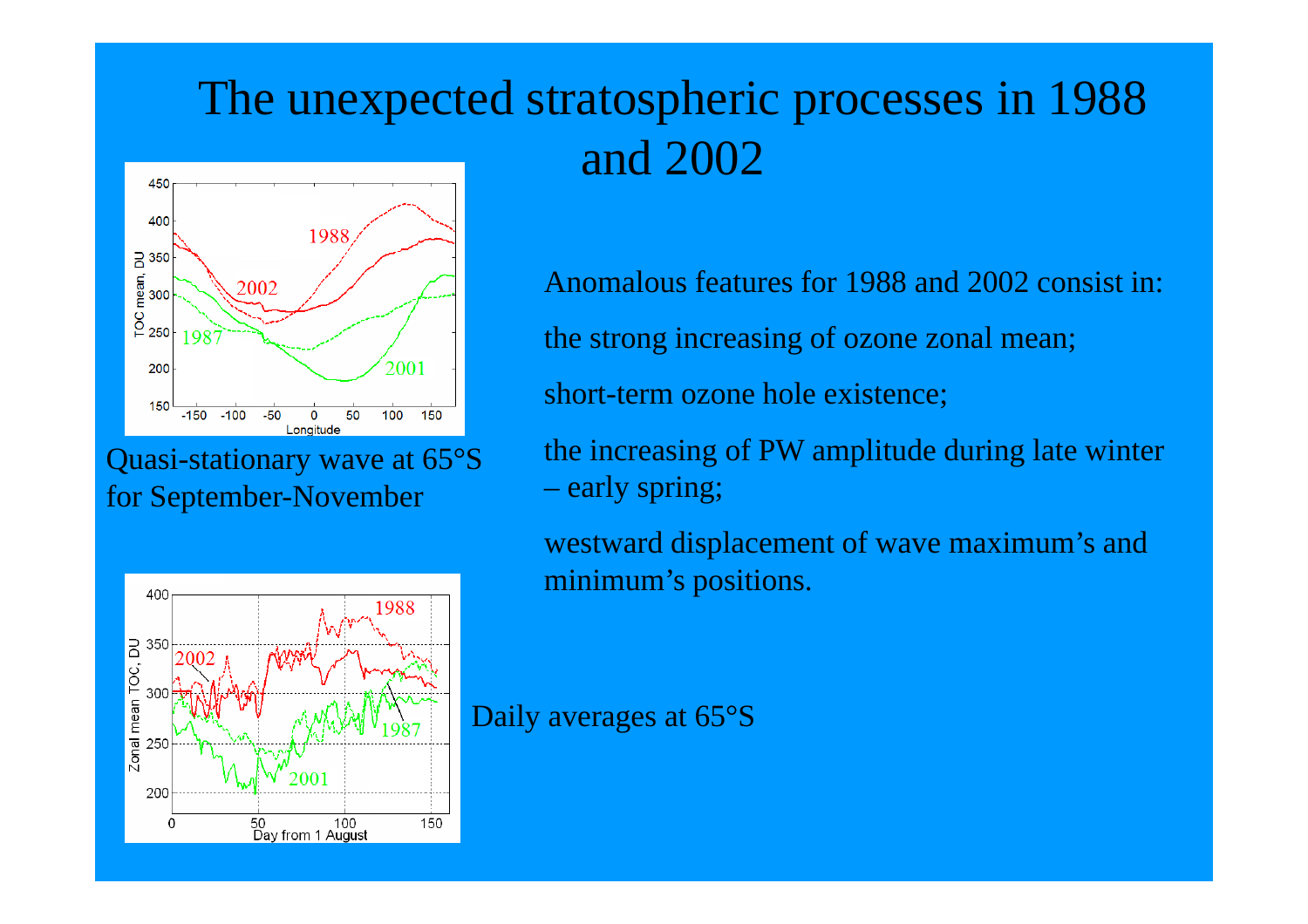## Ozone hole in 2002 spring

EP/TOMS Corrected Total Ozone for Sep 18, 2002

EP/TOMS Corrected Total Ozone for Sep 21, 2002



Ozone hole splitting in September 2002



Typical ozone hole in September 2007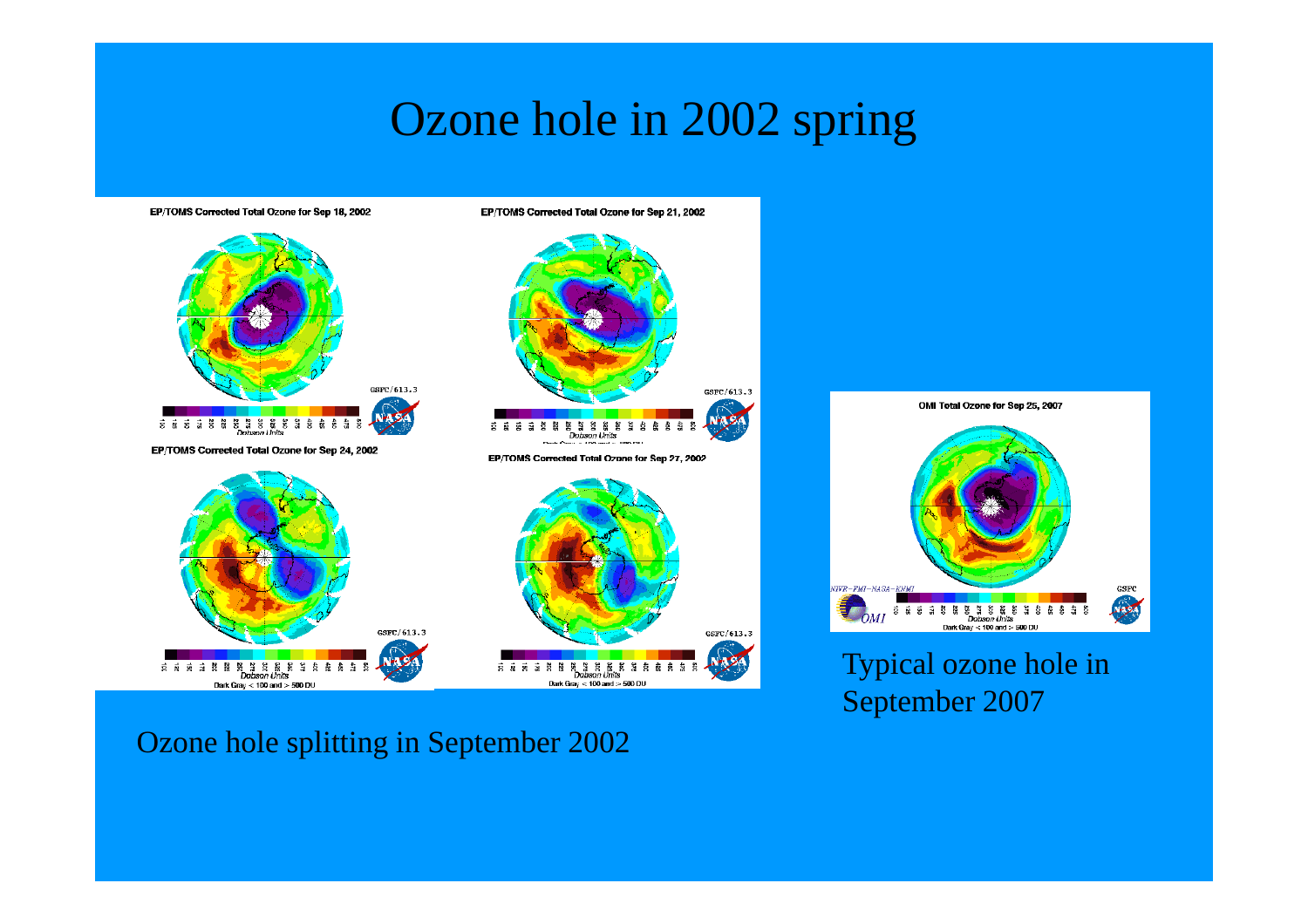### **Conclusions**

1. Ozone hole over Antarctic Region is systematically displaced toward Atlantic longitudinal sector. Ozone content distribution in zonal direction is very inhomogeneous due to this displacement.

2. During last decades zonal asymmetry in ozone distribution has increased. This process is caused by larger ozone losses in the highlatitude region. Wave amplitude and its trend are maximal in edge region of ozone hole at latitude near 65°S (respectively, 55-75 DU and  ${\sim}8$  DU/decade for September-November).